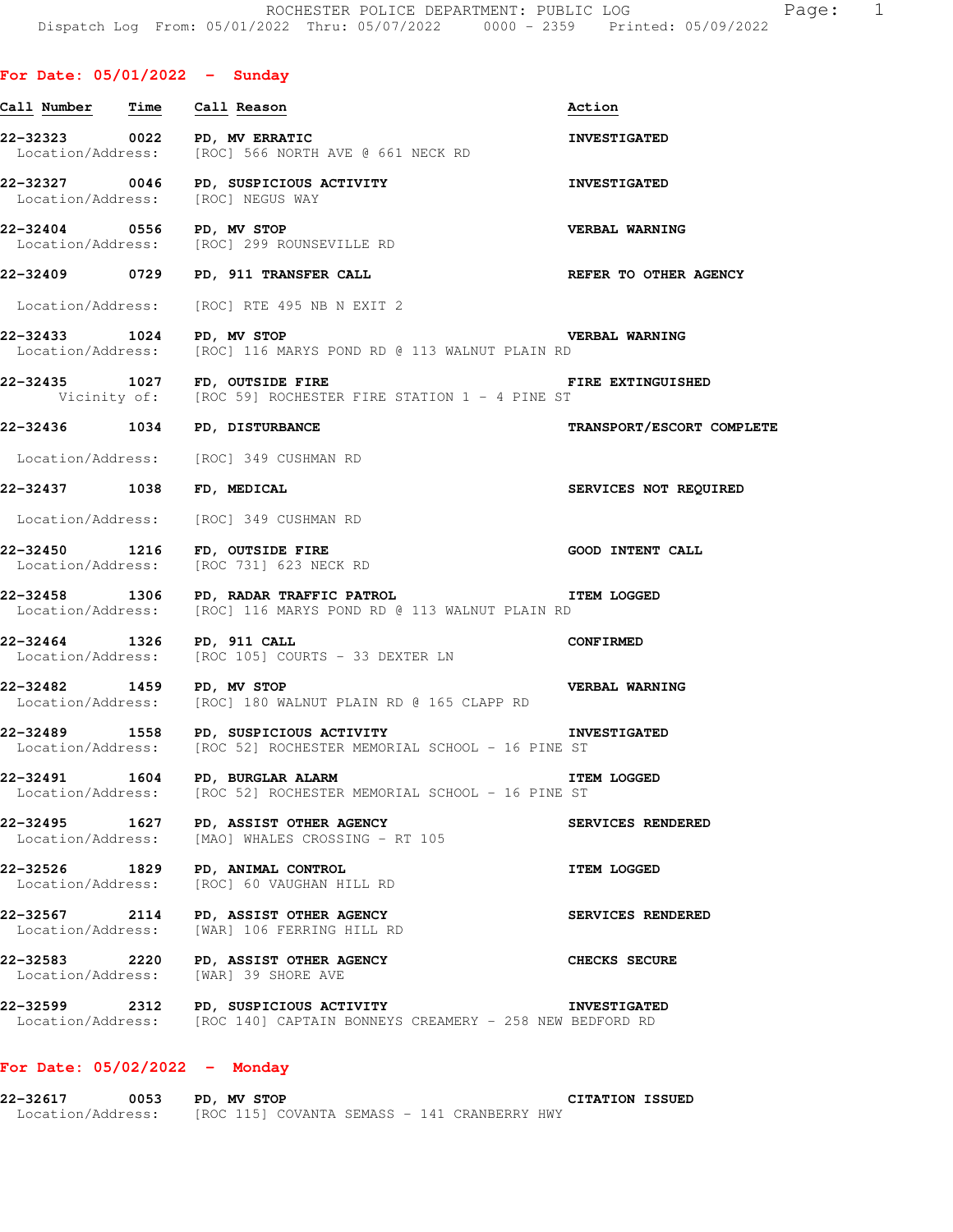|                                      | 22-32699 0711 PD, SUSPICIOUS ITEM<br>Location/Address: [ROC] 96 NORTH AVE @ 350 BRALEY HILL RD | <b>INVESTIGATED</b>    |
|--------------------------------------|------------------------------------------------------------------------------------------------|------------------------|
| 22-32717 0940 PD, HARASSMENT         | Location/Address: [ROC] 25 GERRISH RD                                                          | <b>ITEM LOGGED</b>     |
| 22-32781 1602 PD, ANIMAL CONTROL     |                                                                                                | SERVICES NOT REQUIRED  |
|                                      | Location/Address: [ROC 207] EGGER/KORNICHUK - 30 BATES RD                                      |                        |
| 22-32785 1644 PD, MV STOP            | Vicinity of: [ROC] 163 MARION RD                                                               | VERBAL WARNING         |
| Location/Address: [ROC] SNIPATUIT RD | 22-32799 1728 PD, RADAR TRAFFIC PATROL                                                         | <b>ITEM LOGGED</b>     |
| 22-32814 1807 PD, MV STOP            | Location/Address: [ROC] 200 NORTH AVE                                                          | <b>CITATION ISSUED</b> |
| 22-32875 2359 PD, 911 CALL           | Location/Address: [ROC] 517 WALNUT PLAIN RD                                                    | CONFIRMED              |

# **For Date: 05/03/2022 - Tuesday**

| 22-32905          | 0121  | FD, MEDICAL                                     | <b>PATIENT REFUSAL</b> |
|-------------------|-------|-------------------------------------------------|------------------------|
| Location/Address: |       | [ROC 157] SUSAN - 81 SNIPATUIT RD               |                        |
|                   | 0.700 | $\overline{m}$ $\overline{m}$<br>$\blacksquare$ |                        |

**22-32974 0722 PD, MV STOP VERBAL WARNING**  Location/Address: [ROC] 116 MARYS POND RD @ 113 WALNUT PLAIN RD

**22-33003 1021 PD, ANIMAL CONTROL SERVICES RENDERED**  Location/Address: [ROC] 326 WALNUT PLAIN RD

**22-33008 1041 PD, ASSIST OTHER AGENCY SERVICES RENDERED**  Location/Address: [ROC 1] ROCHESTER POLICE STATION - 29 DEXTER LN

**22-33022 1242 PD, RADAR TRAFFIC PATROL DECALL TRAFE PATROL ITEM LOGGED**<br>
Location/Address: [ROC 216] BOAT RAMP - 515 NECK RD [ROC 216] BOAT RAMP - 515 NECK RD

**22-33024 1321 PD, MV STOP CITATION ISSUED**  Location/Address: [ROC] 421 COUNTY RD

**22-33042 1441 PD, FRAUD SERVICES RENDERED**  Location/Address: [ROC 1] ROCHESTER POLICE STATION - 29 DEXTER LN

**22-33051 1530 PD, ASSIST OTHER AGENCY SERVICES RENDERED**<br>Location/Address: [ROC 1] ROCHESTER POLICE STATION - 29 DEXTER LN [ROC 1] ROCHESTER POLICE STATION - 29 DEXTER LN

**22-33054 1540 PD, ANIMAL CONTROL ITEM LOGGED**  Location/Address: [ROC] 449 NORTH AVE

**22-33060** 1602 PD, SUSPICIOUS ACTIVITY **ITEM LOGGED** Location/Address: [ROC] 39 BENNETT RD

**22-33062 1644 PD, 911 CALL INVESTIGATED**  Location/Address: [ROC 128] SEASONS CORNER MARKET - 8 CRANBERRY HWY

**22-33081 1754 PD, MVC OTHER SERVICES NOT REQUIRED** 

Location/Address: [ROC] 43 PINE ST

**22-33101 2054 PD, MV STOP VERBAL WARNING**  Location/Address: [ROC] 319 SNIPATUIT RD @ 173 PINE ST **22-33139 2253 PD, MV STOP VERBAL WARNING**<br>Location/Address: [ROC] 202 NORTH AVE

[ROC] 202 NORTH AVE

**For Date: 05/04/2022 - Wednesday**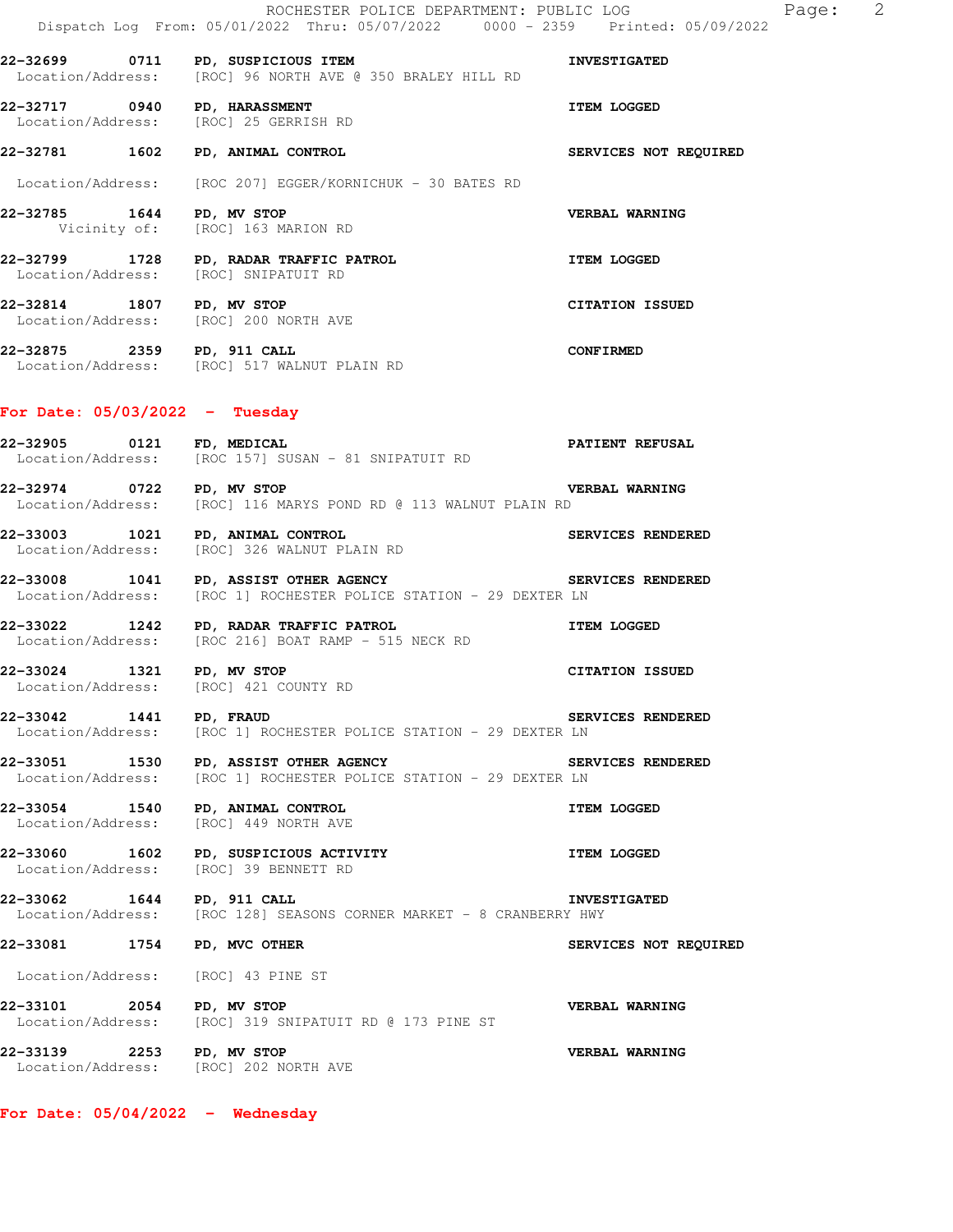**22-33175 0113 PD, SUSPICIOUS ACTIVITY INVESTIGATED** 

**22-33299 1136 PD, HARASSMENT REPORT TAKEN**  Location/Address: [ROC 515] 4 ALLEN RD

Location/Address: [ROC 247] DECKER - 405 NECK RD

**22-33316 1333 PD, RADAR TRAFFIC PATROL SERVICES RENDERED**  Location/Address: [ROC] NORTH AVE

**22-33324 1356 FD, MEDICAL SERVICES NOT REQUIRED** 

Location/Address: [ROC 247] DECKER - 405 NECK RD

**22-33333 1440 FD, MVC PATIENT REFUSAL**  Location/Address: [ROC] 379 BRALEY HILL RD

**22-33378 1929 PD, 911 CALL ITEM LOGGED**  Location/Address: [ROC 469] CAMPOS - 138 MARION RD

**22-33382 1947 PD, GENERAL SERVICES SERVICES RENDERED**  Location/Address: [ROC 1] ROCHESTER POLICE STATION - 29 DEXTER LN

**22-33408 2110 PD, MV STOP** 2001 NECK RD **VERBAL WARNING** Location/Address: [ROC] 566 NORTH AVE @ 661 NECK RD [ROC] 566 NORTH AVE @ 661 NECK RD

**22-33419 2126 PD, SUSPICIOUS VEHICLE INVESTIGATED**  Location/Address: [ROC] 50 CUSHMAN RD

**22-33455 2342 PD, MV STOP VERBAL WARNING**  Location/Address: [ROC] 1 CUSHMAN RD @ 62 NEW BEDFORD RD

#### **For Date: 05/05/2022 - Thursday**

**22-33607 1226 PD, ANIMAL CONTROL SERVICES RENDERED**  Location/Address: [ROC 253] JEWETT - 205 MARION RD

**22-33608 1236 PD, MV STOP VERBAL WARNING**<br>Vicinity of: [ROC 128] SEASONS CORNER MARKET - 8 CRANBERRY HWY [ROC 128] SEASONS CORNER MARKET - 8 CRANBERRY HWY

**22-33631 1529 PD, 911 CALL 22-33631 CONFIRMED**<br>Location/Address: [ROC 115] COVANTA SEMASS - 141 CRANBERRY HWY [ROC 115] COVANTA SEMASS - 141 CRANBERRY HWY

**22-33636 1634 PD, GENERAL SERVICES SERVICES RENDERED**  Location/Address: [ROC 281] FORTIN - 106 SARAH SHERMAN RD

**22-33650 1658 FD, OUTSIDE FIRE SERVICES RENDERED**<br>
Location/Address: [ROC] 31 CLAPP RD Location/Address:

**22-33663 1753 PD, MV STOP ITEM LOGGED**  [ROC 187] CHURCHS FIELD - 81 MATTAPOISETT RD

**22-33693 1948 PD, MV STOP VERBAL WARNING**<br>Location/Address: [ROC] 96 NORTH AVE @ 350 BRALEY HILL RD [ROC] 96 NORTH AVE @ 350 BRALEY HILL RD

**22-33722 2121 PD, MV STOP VERBAL WARNING**  Location/Address: [ROC 56] LLOYDS MARKET - 4 HARTLEY RD

**22-33736 2202 PD, MV STOP VERBAL WARNING**  Location/Address: [ROC] 395 BRALEY HILL RD @ 1 NEGUS WAY

**22-33749 2304 PD, ASSIST OTHER AGENCY SERVICES RENDERED**  Location: [MAO] COUNTY RD

### **For Date: 05/06/2022 - Friday**

**22-33843 0555 PD, MV STOP CITATION ISSUED**  Location/Address: [ROC] 566 NORTH AVE @ 661 NECK RD **22-33861 0807 PD, LOST ANIMAL REFER TO OTHER AGENCY**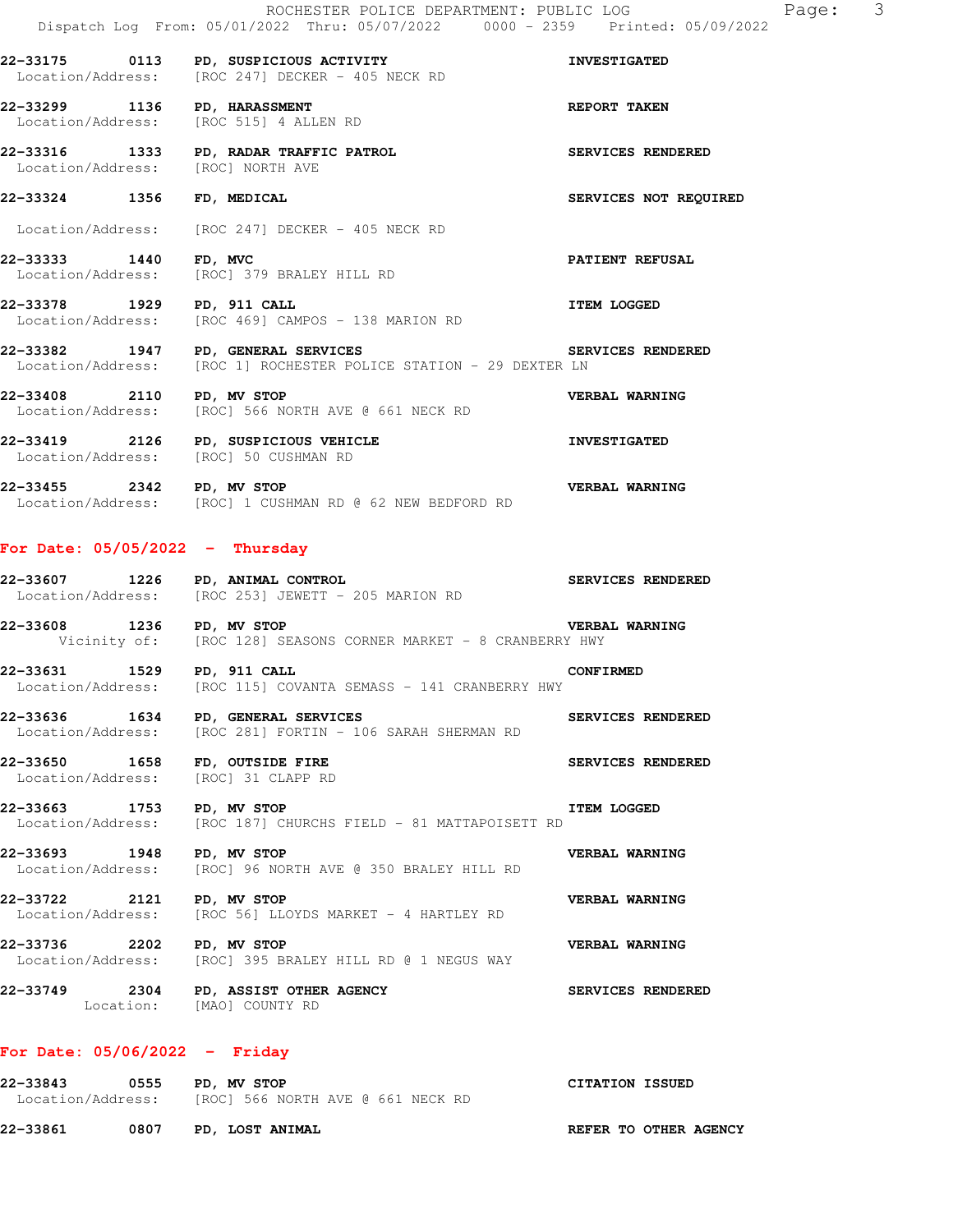Dispatch Log From: 05/01/2022 Thru: 05/07/2022 0000 - 2359 Printed: 05/09/2022

[ROC] 395 BRALEY HILL RD @ 1 NEGUS WAY

[ROC] 395 BRALEY HILL RD @ 1 NEGUS WAY

[ROC 195] 365 NORTH AVE @ 1 BENNETT RD

Location/Address: [ROC] 229 NECK RD

[ROC] BRALEY HILL RD

**22-33912 1111 PD, 911 CALL ITEM LOGGED**  Location/Address: [ROC 964] 722 SNIPATUIT RD

Location/Address: [ROC] 300 SNIPATUIT RD

**22-33926 1247 PD, RADAR TRAFFIC PATROL ITEM LOGGED** 

**22-33927 1251 PD, MV STOP CONCLUST AND REASEL WARNING**<br>
Location/Address: [ROC] 395 BRALEY HILL RD @ 1 NEGUS WAY

**22-33933 1326 PD, MV STOP VERBAL WARNING**  Location/Address: [ROC] 395 BRALEY HILL RD @ 1 NEGUS WAY

**22-33934 1331 PD, MV STOP WRITTEN WARNING**  Location/Address: [ROC] 395 BRALEY HILL RD @ 1 NEGUS WAY

**22-33944 1356 PD, MV STOP** RILL RD @ 1 NEGUS WAY WRITTEN WARNING Location/Address: [ROC] 395 BRALEY HILL RD @ 1 NEGUS WAY

**22-33946 1410 PD, MV STOP CONGERGAL BENNETT RD VERBAL WARNING**<br>
Location/Address: [ROC 195] 365 NORTH AVE @ 1 BENNETT RD

**22-33962 1522 PD, FOLLOW UP SERVICES RENDERED**  Location/Address: [ROC 281] FORTIN - 106 SARAH SHERMAN RD

**22-33966 1541 PD, ANIMAL CONTROL ITEM LOGGED**  Location/Address: [ROC] 38 GERRISH RD

**22-33967 1546 PD, 911 CALL CONFIRMED**  Location/Address: [ROC] 45 MATTAPOISETT RD

**22-34013 1904 PD, WELL BEING CHECK INVESTIGATED**  Location/Address: [ROC] 46 MARION RD

**22-34020 2001 PD, MV STOP VERBAL WARNING**  Location/Address: [ROC] 500 NEW BEDFORD RD

**22-34034 2111 PD, MV STOP VERBAL WARNING**<br>
Location/Address: [ROC] 96 NORTH AVE @ 350 BRALEY HILL RD

**22-34052 2207 PD, MV STOP VERBAL WARNING**  Location/Address: [ROC 813] 351 COUNTY RD

**22-34057 2214 PD, SUSPICIOUS ACTIVITY INVESTIGATED**  Location/Address: [ROC] LAKEVILL LINE - BRALEY HILL RD

**22-34071 2307 PD, ASSIST OTHER AGENCY ITEM LOGGED**  Location/Address: [FRE] CHACE RD

## **For Date: 05/07/2022 - Saturday**

**22-34089 0056 PD, RADAR TRAFFIC PATROL INVESTIGATED**  [ROC 128] SEASONS CORNER MARKET - 8 CRANBERRY HWY

**22-34095 0116 PD, MV STOP INVESTIGATED**  Location/Address: [WAR 8] CRANBERRY MANOR - 2220 CRANBERRY HWY

**22-33924 1232 PD, MV STOP VERBAL WARNING** 

**22-33996 1742 PD, MV STOP VERBAL WARNING**  Location/Address: [ROC 128] SEASONS CORNER MARKET - 8 CRANBERRY HWY

**22-33998 1749 PD, MV STOP CITATION ISSUED**  Location/Address: [ROC] 587 COUNTY RD @ 2 CRANBERRY HWY

**22-34032 2103 PD, MV STOP CLUB - CLUBHOUSE - 323 ROUNSEVILLE**<br>Location/Address: [ROC 36] ROCHESTER GOLF CLUB - CLUBHOUSE - 323 ROUNSEVILLE

[ROC] 96 NORTH AVE @ 350 BRALEY HILL RD

[ROC 36] ROCHESTER GOLF CLUB - CLUBHOUSE - 323 ROUNSEVILLE RD